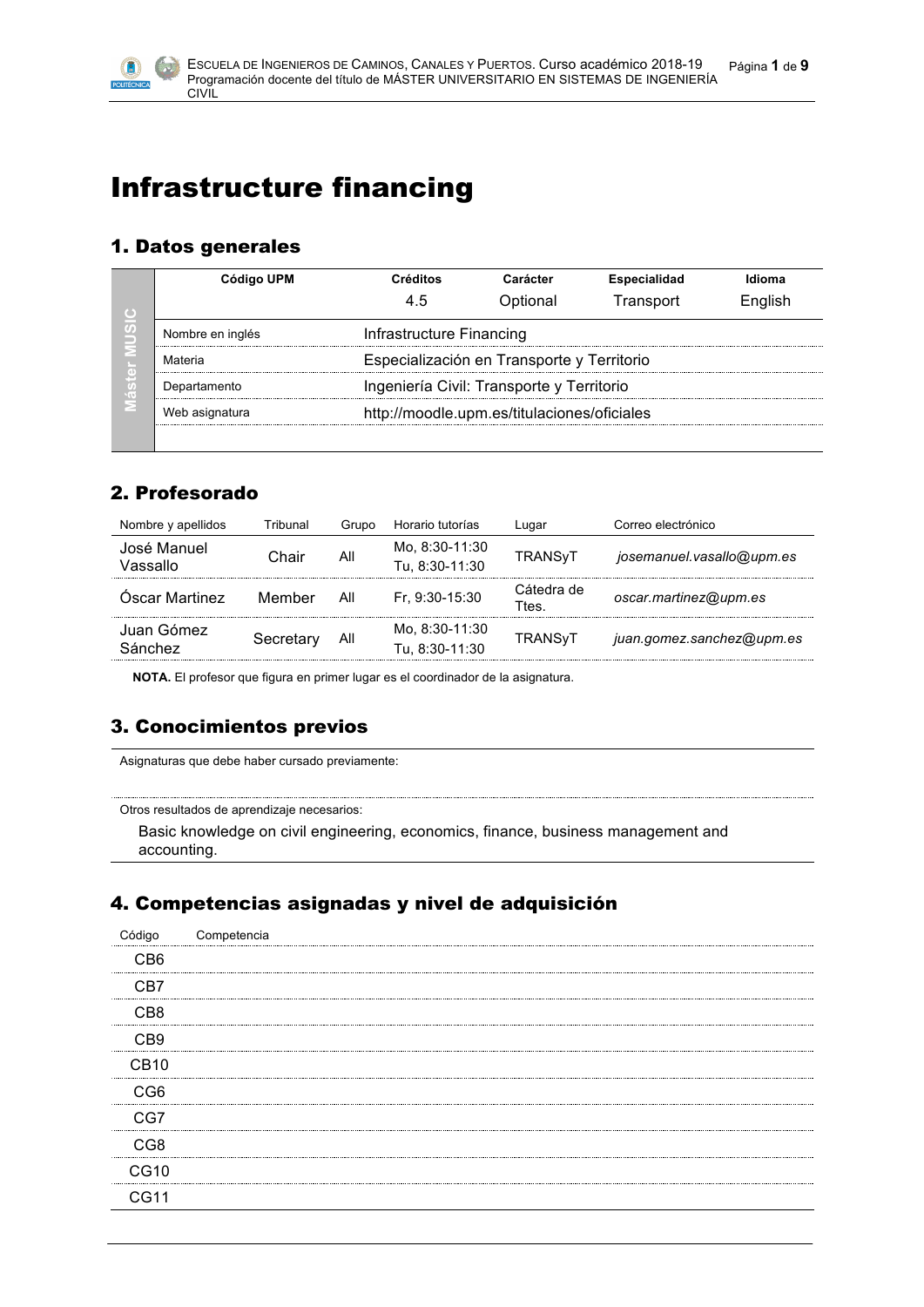| Código  | Competencia |
|---------|-------------|
| CE-A1   |             |
| CE-A5   |             |
| CE-A6   |             |
| CE-A7   |             |
| CE-A8   |             |
| $CE-11$ |             |

# 5. Resultados de aprendizaje (RA) de la asignatura

| Código          | Resultado del aprendizaje (RA)                                                                                                                                | Competencias<br>asociadas |
|-----------------|---------------------------------------------------------------------------------------------------------------------------------------------------------------|---------------------------|
| RA <sub>1</sub> | The student is able to apply methodologies to determine the advantages and<br>disadvantages of private financing mechanisms compared to governmental<br>ones. | All previous              |
| RA <sub>2</sub> | The student is able to make a straightforward financial assessment of civil<br>engineering projects.                                                          | All previous              |
| RA <sub>3</sub> | The student knows the different private financing sources available in the<br>market and determine their feasibility to finance infrastructure projects.      | All previous              |

## 6. Indicadores de logro

| Código          | Básico     | Descripción del indicador de logro                                                                                                                                 | RA asociado                |
|-----------------|------------|--------------------------------------------------------------------------------------------------------------------------------------------------------------------|----------------------------|
| IL1             | Yes        | The student distinguishes the different infrastructure and public<br>services management mechanisms.                                                               | RA <sub>1</sub>            |
| IL2             | <b>Yes</b> | The student distinguishes the different legal and economic concepts<br>related to infrastructure pricing, and understands the main price<br>regulation mechanisms. | RA <sub>1</sub>            |
| IL <sub>3</sub> | Yes        | The student knows the main infrastructure financing sources in the<br>European Union.                                                                              | RA <sub>1</sub>            |
| IL4             | Yes        | The student understands the advantages and disadvantages of PPPs<br>compared to conventional procurement approaches.                                               | RA <sub>1</sub>            |
| IL <sub>5</sub> | Yes        | The student knows the main procurement mechanisms for PPPs, and<br>distinguishes their advantages and disadvantages.                                               | RA <sub>1</sub>            |
| IL6             | Yes        | The student knows the main project risks in infrastructure financing.                                                                                              | RA1 and<br>RA <sub>2</sub> |
| IL7             | <b>Yes</b> | The student understands the "cash-flow" and "capital cost" concepts.                                                                                               | RA <sub>2</sub>            |
| IL8             | Yes        | The student understands the advantages of "project finance"<br>compared to other financing mechanisms.                                                             | RA <sub>2</sub>            |
| IL9             | Yes        | The student identifies different infrastructure financing sources and<br>knows their feasibility for different projects.                                           | RA3                        |

**NOTA. Básico:** Indicador de logro que deben superarse de forma individual para aprobar de la asignaturas.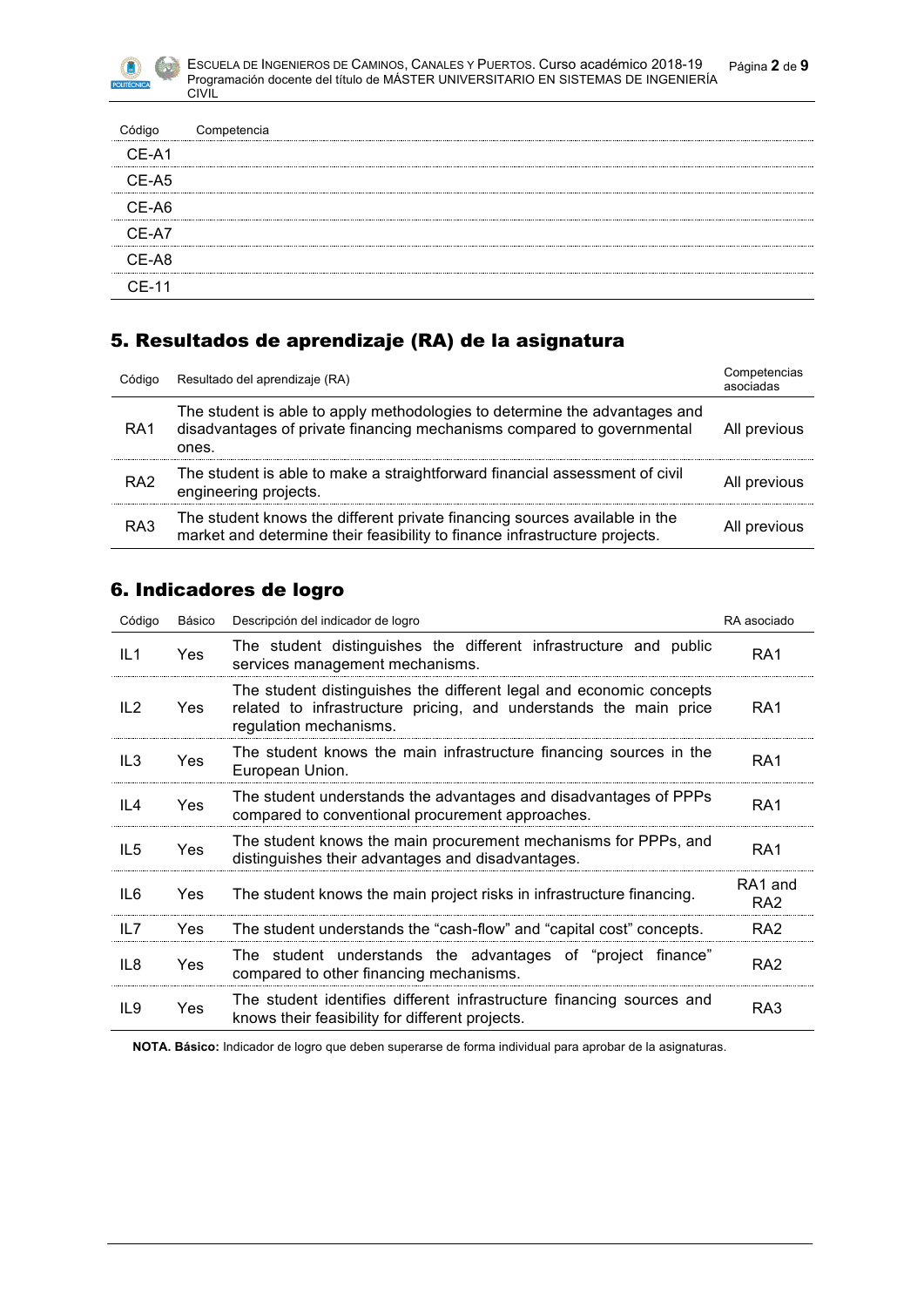

# 7. Pruebas de evaluación y sus criterios de calificación

| Código, nombre de la prueba de evaluación y breve descripción de las actividades evaluables, de sus criterios de<br>calificación y del momento y lugar en que se realizarán                                                                                                                | Peso |
|--------------------------------------------------------------------------------------------------------------------------------------------------------------------------------------------------------------------------------------------------------------------------------------------|------|
| 7.1. Mediante "evaluación continua"                                                                                                                                                                                                                                                        |      |
| 15%<br>PE1. Attendance and Participation in class                                                                                                                                                                                                                                          |      |
| Description: The student attendance and participation during the lectures, assignments and<br>professional sessions will be assessed in both a quantitative and a qualitative way.<br>Evaluation criteria: The teacher will grade the students on the basis of the students' participation |      |
| and interest.                                                                                                                                                                                                                                                                              |      |
| Place and period: In class, throughout the course.                                                                                                                                                                                                                                         |      |
| PE2. Class assignments                                                                                                                                                                                                                                                                     | 15%  |
| Description: Class assignments about theoretical or practical aspects will be delivered to the<br>students during class hours.                                                                                                                                                             |      |
| Evaluation criteria: Each assignment will be graded from 0 to 10. The final grade will be the<br>arithmetic mean of all exercises done during the course.                                                                                                                                  |      |
| Place and period: In class, throughout the course.                                                                                                                                                                                                                                         |      |
| 20%<br>PE3. Group work                                                                                                                                                                                                                                                                     |      |
| Description: This work consists of producing a paper about a subject related to the contents of the<br>course. The group will be led by a professional working in the infrastructure financing field. This<br>paper will be concluded with an oral presentation.                           |      |
| Evaluation criteria: The paper will be graded from 0 to 10 on the basis on its quality and the effort of<br>the members of the group.                                                                                                                                                      |      |
| Place and period: In class, throughout the course and final presentation of the papers.                                                                                                                                                                                                    |      |
| 60%<br>PE4. Final exam                                                                                                                                                                                                                                                                     |      |
| Description: The final exam will include both theoretical questions and practical exercises related to<br>the topics taught throughout the course.                                                                                                                                         |      |
| Evaluation criteria: The exam will be graded from 0 to 10.                                                                                                                                                                                                                                 |      |
| Place and period: To be determined by the Head of Studies.                                                                                                                                                                                                                                 |      |
| Result of the evaluation through "continuous assessment"                                                                                                                                                                                                                                   |      |
| The final grade will be the highest of the following:<br>PE1 (15%), PE2 (15%), PE3 (20%) and PE4 (60%), provided that the student got at least 4<br>points out of 10 in P4.                                                                                                                |      |
| PE4 (100%), this is the grade obtained by the student in the "final exam only" method<br>described afterwards.                                                                                                                                                                             |      |
| The student will pass the subject if the final grade is equal to or higher than 5.                                                                                                                                                                                                         |      |
| Those students who got a grade lower than 5 in the "continuous assessment procedure" will not<br>pass, but they will have another opportunity in the "extraordinary exam", which will have similar<br>characteristics as the evaluation "final exam only".                                 |      |
| 7.2. Mediante "sólo prueba final"                                                                                                                                                                                                                                                          |      |
| Description: The exam will be the same final exam done by the students under "continuous<br>assessment" (PE4).                                                                                                                                                                             |      |

Evaluation criteria: Each exercise will be graded from 0 to 10.

Place and period: To be determined by the Head of Studies.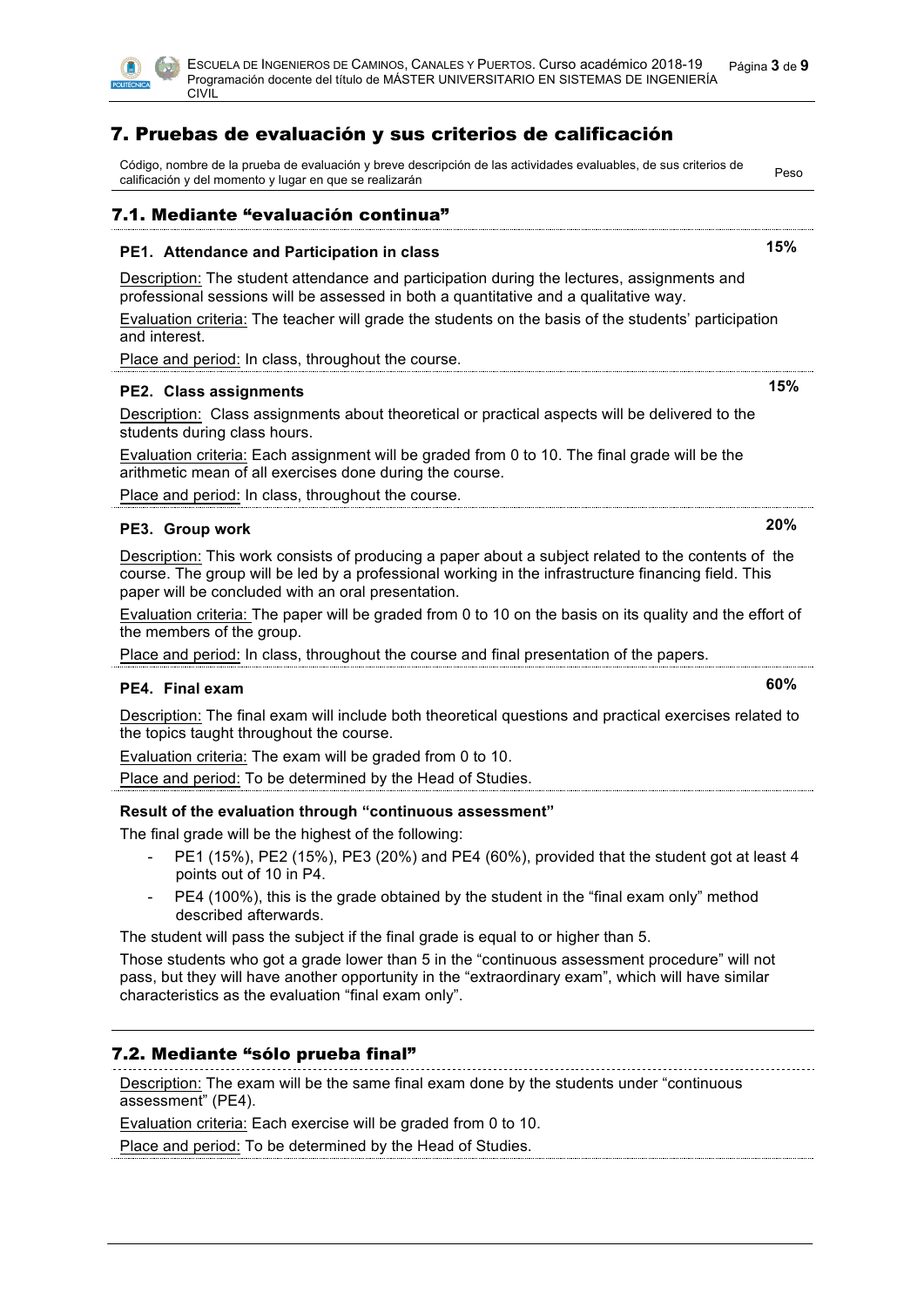

Código, nombre de la prueba de evaluación y breve descripción de las actividades evaluables, de sus criterios de Codigo, nombre de la prueba de evaluación y preve descripción de las actividades evaluables, de sus critemos de<br>Calificación y del momento y lugar en que se realizarán

### **Result of the evaluation through "final exam only"**

The final grade will be the one obtained by the student in the final exam.

The subject will be passed if the final grade is equal to or higher than 5.

## 8. Contenido del Curso

|                                  | Capítulo, Tema, Apartados y Descriptores                                            | Indicador<br>de Logro<br>asociado |
|----------------------------------|-------------------------------------------------------------------------------------|-----------------------------------|
|                                  | Lesson 1. Infrastructure, public services and market economy                        | IL1, IL2                          |
| 1.1.                             | <b>Market failures</b>                                                              |                                   |
| 1.2.                             | Government interventionism and liberalization                                       |                                   |
| 1.3.                             | Management and regulation approaches                                                |                                   |
|                                  | Lesson 2. Infrastructure financing mechanisms                                       | IL1, IL2                          |
| 2.1.                             | Initial sources of financing                                                        |                                   |
| 2.2.                             | Ultimate sources of income                                                          |                                   |
| 2.3.                             | Direct vs. indirect management                                                      |                                   |
|                                  | Lesson 3. Infrastructure and public deficit                                         | IL1, IL2                          |
| 3.1.                             | Macroeconomic perspectives in Spain, Europe and the World                           |                                   |
| 3.1.                             | SEC 95 of EUROSTAT                                                                  |                                   |
| 3.2.                             | Accounting infrastructure assets built by public entities                           |                                   |
| 3.3.                             | Accounting infrastructure assets built through PPPs                                 |                                   |
| 3.4.                             | Practical case studies                                                              |                                   |
|                                  | Lesson 4. Revenue, prices, fees and subsidies                                       | IL1, IL2                          |
| 4.1.                             | Economic and legal concept                                                          |                                   |
| 4.2.                             | Price setting and its contractual indexation                                        |                                   |
| 4.3.                             | Price regulation principles                                                         |                                   |
|                                  | Lesson 5. EU funding and TEN-T                                                      | IL3                               |
| 5.1.                             | <b>Trans-European Networks</b>                                                      |                                   |
| 5.2.                             | Budget funding (Structural funds, cohesion funds and Connecting<br>Europe Facility) |                                   |
| 5.3.                             | The European Investment Bank                                                        |                                   |
|                                  | Lesson 6. Concept and main characteristics of PPPs                                  | IL4, IL5                          |
| 6.1.                             | Features and types                                                                  |                                   |
| 6.2.                             | Value for money analysis                                                            |                                   |
| 6.3.                             | PPPs in the world                                                                   |                                   |
| 6.4.                             | Preparatory actions                                                                 |                                   |
| 6.5.                             | Procurement and tender approaches                                                   |                                   |
| 6.6.                             | Economic and quality regulation                                                     |                                   |
| <b>Lesson 7. Risk allocation</b> |                                                                                     | IL <sub>6</sub>                   |
| 7.1.                             | General principles of risk allocation                                               |                                   |
| 7.2.                             | Risk quantification                                                                 |                                   |
| 7.3.                             | Construction and operation risk                                                     |                                   |
| 7.4.                             | Income risk                                                                         |                                   |
| 7.5.                             | <b>Financial risk</b>                                                               |                                   |
| 7.6.                             | Political and regulatory risk                                                       |                                   |
| 7.7.                             | Insurance                                                                           |                                   |
|                                  | Lesson 8. Financial evaluation of projects                                          | IL7                               |
|                                  | 8.1. Principles of finance                                                          |                                   |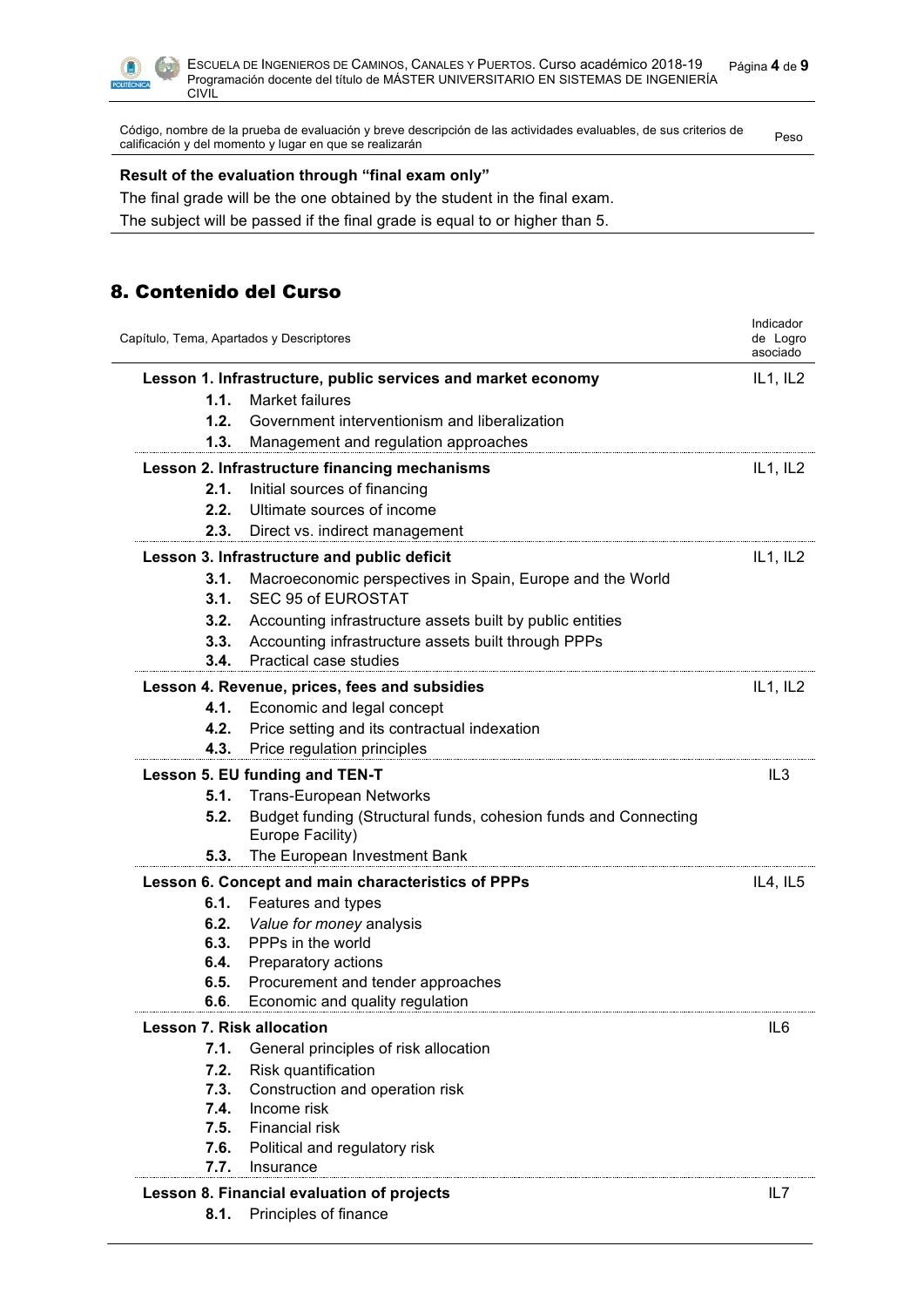

|                           | Capítulo, Tema, Apartados y Descriptores            | Indicador<br>de Logro<br>asociado |
|---------------------------|-----------------------------------------------------|-----------------------------------|
| 8.2.                      | Capital cost                                        |                                   |
| 8.3.                      | Cash flow analysis                                  |                                   |
| 8.4.                      | Accountability and fiscal aspects                   |                                   |
| 8.5.                      | Profitability criteria                              |                                   |
| 8.6.                      | Practical case studies                              |                                   |
| Lesson 9. Project finance |                                                     | IL8                               |
|                           | <b>9.1.</b> Characteristics                         |                                   |
| 9.2.                      | Advantages and disadvantages over corporate finance |                                   |
| 9.3.                      | <b>Financial contracts</b>                          |                                   |
| 9.4.                      | <b>Practical case studies</b>                       |                                   |
|                           | <b>Lesson 10. Private financing sources</b>         | IL9                               |
|                           | 10.1. Banking                                       |                                   |
|                           | 10.2. Capital markets                               |                                   |
|                           | 10.3. Securitisation                                |                                   |
|                           | 10.4. Monoline insurance and financial guarantees   |                                   |
|                           | 10.5. Infrastructure funds                          |                                   |
|                           | 10.6. Multilateral banking                          |                                   |
|                           | Lesson 11. Business strategy in PPP projects        | All                               |
|                           | <b>11.1.</b> Tender                                 |                                   |
|                           | 11.2. Renegotiation                                 |                                   |
|                           | 11.3. Partner finding                               |                                   |
|                           | <b>11.4.</b> International investment               |                                   |

## 9. Descripción de los métodos de enseñanza empleados

#### Theory lessons:

The teacher will explain the concepts required to understand the lessons of the course in order that the student achieves the expected goals. The teacher will use appropriate practical examples and logical reasoning to develop the scientific and technical abilities of the student. The participation of students will be encouraged by means of discussions on the topics taught.

#### Practice lessons:

Practice lessons will be aimed at solving assignments or problems that will complement lectures in order to correctly understand the subject. During practice lessons, all the knowledge acquired will be applied to real situations. This way, the student is expected to acquire skills on the problem statement and the resolution of similar problems that she/he will find during professional life. The student will work over similar problems as those solved by the teacher. Sometimes, students will have to work over a problem that would be solved by the teacher afterwards.

#### Laboratory classes:

A group work will be conducted over the first nine weeks of the course. This work will end up with an oral presentation the ninth week of the course. Groups will work on their project, assisted by a professional presently working in the field of infrastructure financing. Students will devote one hour a week over eight weeks.

#### Independent work:

Students shall study the content explained in the lectures and shall strive to solve the exercises and case studies given in class.

#### Professional sessions:

Professionals who are currently working in the field of infrastructure financing will be invited to class to give 2 h sessions about practical applications related to the content of the course.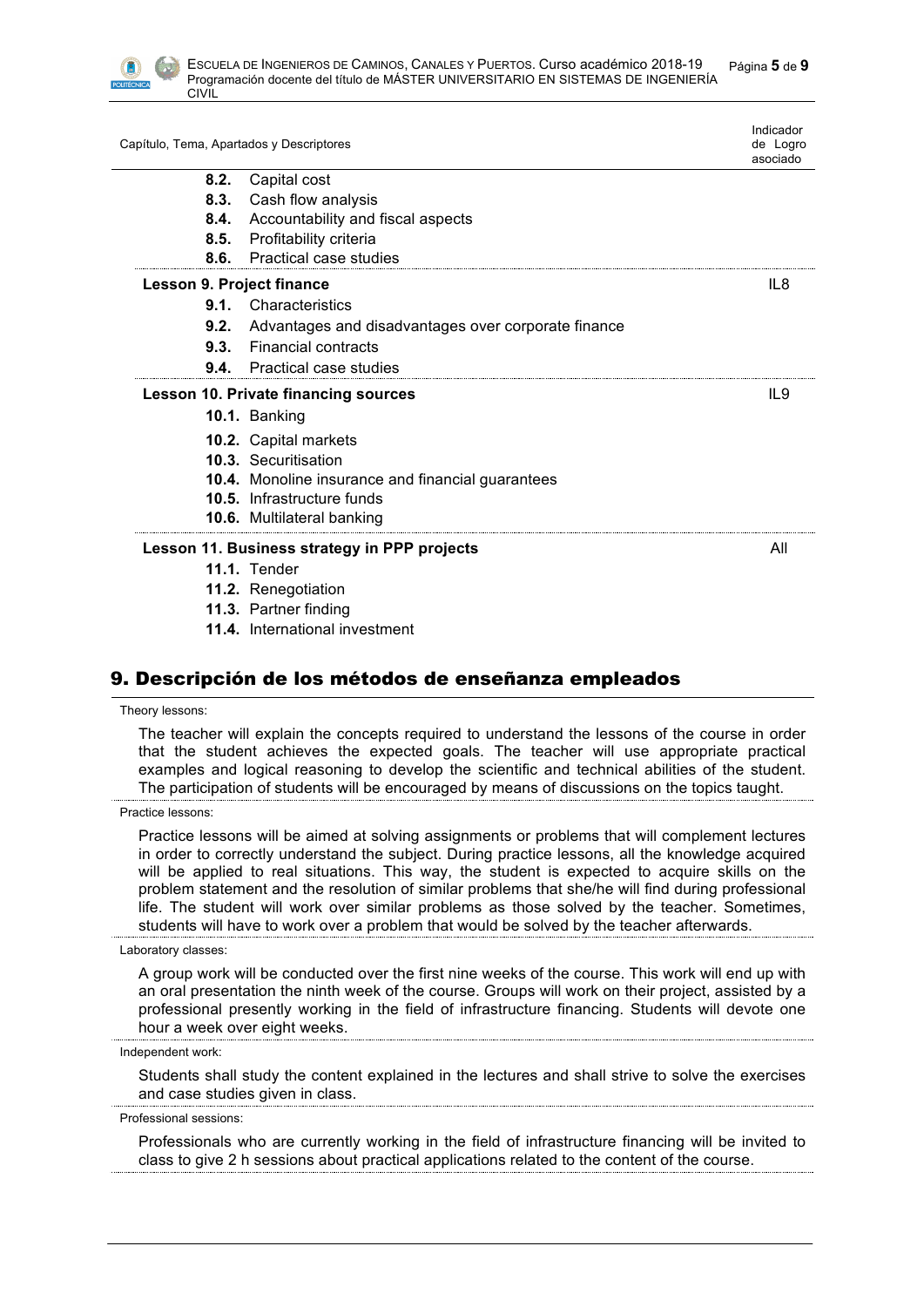

Office hours

> Office hours are intended as a complement for the students to ask questions on the content of the course. Further details are listed at the beginning of this guide for each teacher.

## 10. Recursos didácticos

### Basic literature:

| Izquierdo, R. y Vassallo, J.M. (2004) Nuevos sistemas de gestión y financiación de<br>Infraestructuras de transporte. Colección Seinor 35. Colegio de Ingenieros de Caminos, Canales<br>y Puertos |
|---------------------------------------------------------------------------------------------------------------------------------------------------------------------------------------------------|
| Vassallo, J.M. e Izquierdo, R. (2010). Iniciativa pública y participación privada: conceptos y                                                                                                    |
| experiencia en América y España. CAF. Banco de Desarrollo de América Latina.<br>Vassallo, J.M. (2015). Asociación Público Privada en América Latina: Aprendiendo de la                            |
| Experiencia. CAF. Banco de Desarrollo de América Latina.                                                                                                                                          |
| Additional literature:                                                                                                                                                                            |
| Finnerty, J.D (1996) Project Financing: Asset-based Financial Engineering. John Wiley and                                                                                                         |
| Sons, Inc., New York.                                                                                                                                                                             |
| Gómez-Ibáñez, J.A. (2003). Regulating Infrastructure. Monopoly, Contracts, and Discretion.<br>Harvard University Press. Cambridge, Massachusetts.                                                 |
| OECD (2008) Transport Infrastructure Investment: Options for Efficiency. International Transport<br>Forum. OECD, Paris, France.                                                                   |
| Guasch, J.L. (2004) Granting and Renegotiating Infrastructure Concessions Doing it Right. WBI<br>Development Studies. The World Bank, Washington D.C.                                             |
| Yescombe, E.R. (2007) Public-Private Partnerships: Principles of Policy and Finance.<br>Butterworth-Heinemann, Oxford (UK).                                                                       |
| Web resources:                                                                                                                                                                                    |
| Website of the subject, virtual platform (MOODLE).                                                                                                                                                |
| Specific equipment:                                                                                                                                                                               |
|                                                                                                                                                                                                   |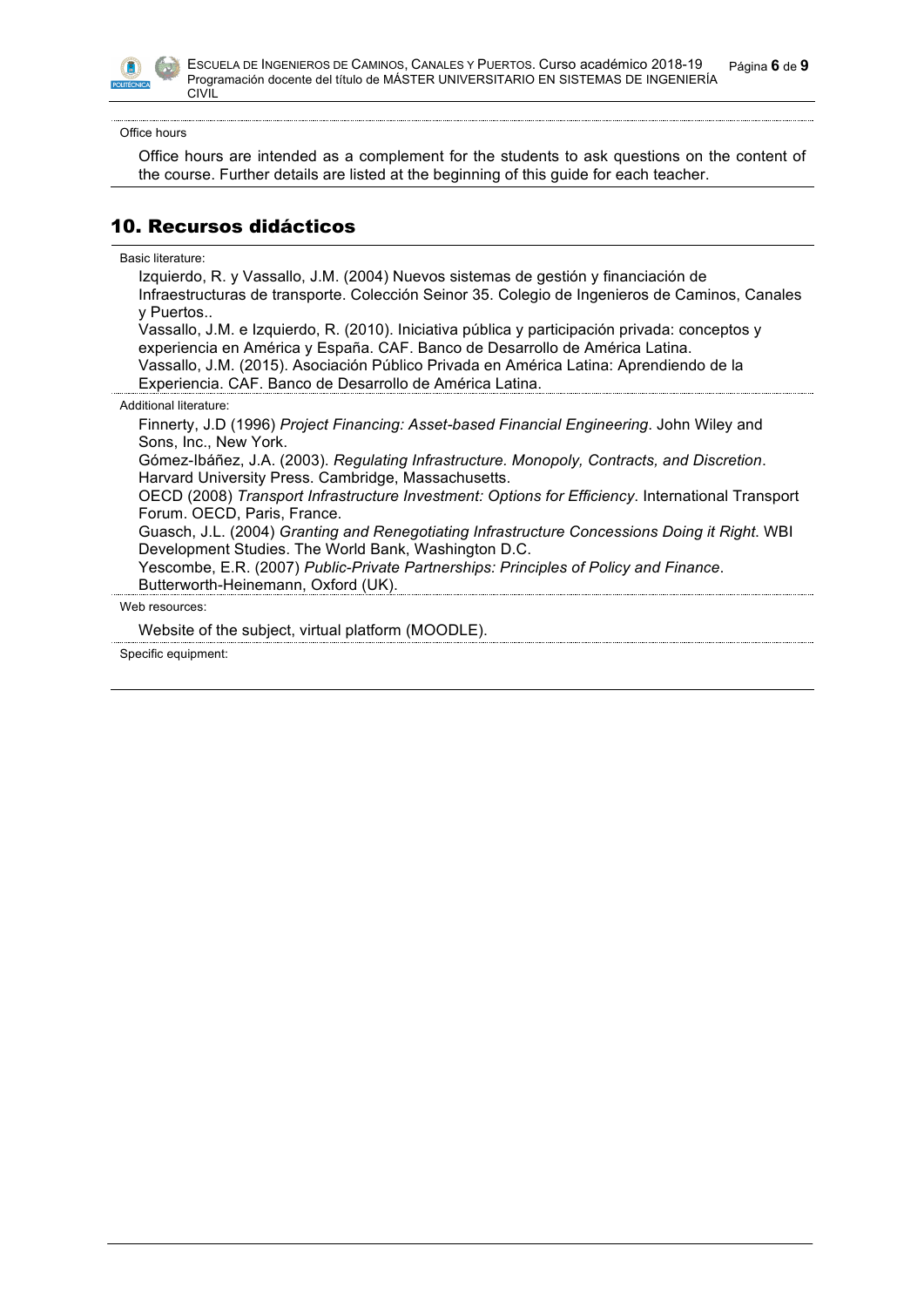## Tabla 11. Cronograma (puede diferir ligeramente entre los diferentes grupos que se imparten)

**A** 

Œ POLITÉCNIC

| Week<br>(see Note 1) | <b>Lectures</b>    | <b>Practice lesson</b> | Workshop       | Independent work      | <b>Evaluation activities</b> | <b>Other activities</b> | <b>Hours</b>   |
|----------------------|--------------------|------------------------|----------------|-----------------------|------------------------------|-------------------------|----------------|
|                      | Lesson 1 and 2<br> |                        | Group work     | Study Lesson 1        |                              |                         | 7 h            |
|                      | 3 <sub>h</sub>     |                        | 1 <sub>h</sub> | 4 h                   |                              |                         |                |
| $\boldsymbol{2}$     | $\overline{2}$     |                        | Group work     | Study Lesson 2        |                              | Professional<br>session | 7 <sub>h</sub> |
|                      | 1 h                |                        | 1 <sub>h</sub> | 3 h                   |                              | 2 <sub>h</sub>          |                |
| 3                    | Lessons 3 and 4    | Unit 3                 | Group work     | Study Lesson 3        |                              |                         |                |
|                      | 2 <sub>h</sub>     | 1 <sub>h</sub>         | 1 <sub>h</sub> | 3 <sub>h</sub>        |                              |                         | 7 h            |
|                      | Lessons 4 and 5    |                        | Group work     | Study Lesson 4        |                              |                         |                |
|                      | 2 <sub>h</sub>     |                        | 1 <sub>h</sub> | 4 h                   |                              |                         | 7 h            |
| 5                    | Lessons 5 and 6    |                        | Group work     | Study Lesson 5        |                              |                         |                |
|                      | 3 <sub>h</sub>     |                        | 1 <sub>h</sub> | 3 <sub>h</sub>        |                              |                         | 7 h            |
| 6                    | Lesson 6 and 7     |                        | Group work     | Study Lesson 6        |                              |                         | 7 h            |
|                      | 3 <sub>h</sub>     |                        | 1 <sub>h</sub> | 4 h                   |                              |                         |                |
| $\overline{7}$       | Lesson 7           |                        | Group work     | Study Lesson 7        |                              | Professional<br>session | 7 <sub>h</sub> |
|                      | 1 h                |                        | 1 <sub>h</sub> | 3 <sub>h</sub>        |                              | 2 <sub>h</sub>          |                |
|                      | Lesson 7           |                        | Group work     | Study Lesson 7        |                              |                         |                |
| 8                    | 2 <sub>h</sub>     |                        | 1 <sub>h</sub> | 4 h                   |                              |                         | 7 h            |
| 9                    | Lesson 8           |                        | Presentations  | Study Lessons 7 and 8 |                              |                         | 7 h            |
|                      | 1 h                |                        | 2 <sub>h</sub> | 4 h                   |                              |                         |                |
|                      | Lesson 8           | Unit 8                 |                | Study Lesson 8        |                              |                         |                |
| 10                   | 1 <sub>h</sub>     | 2 <sub>h</sub>         |                | 4 h                   |                              |                         | 7 h            |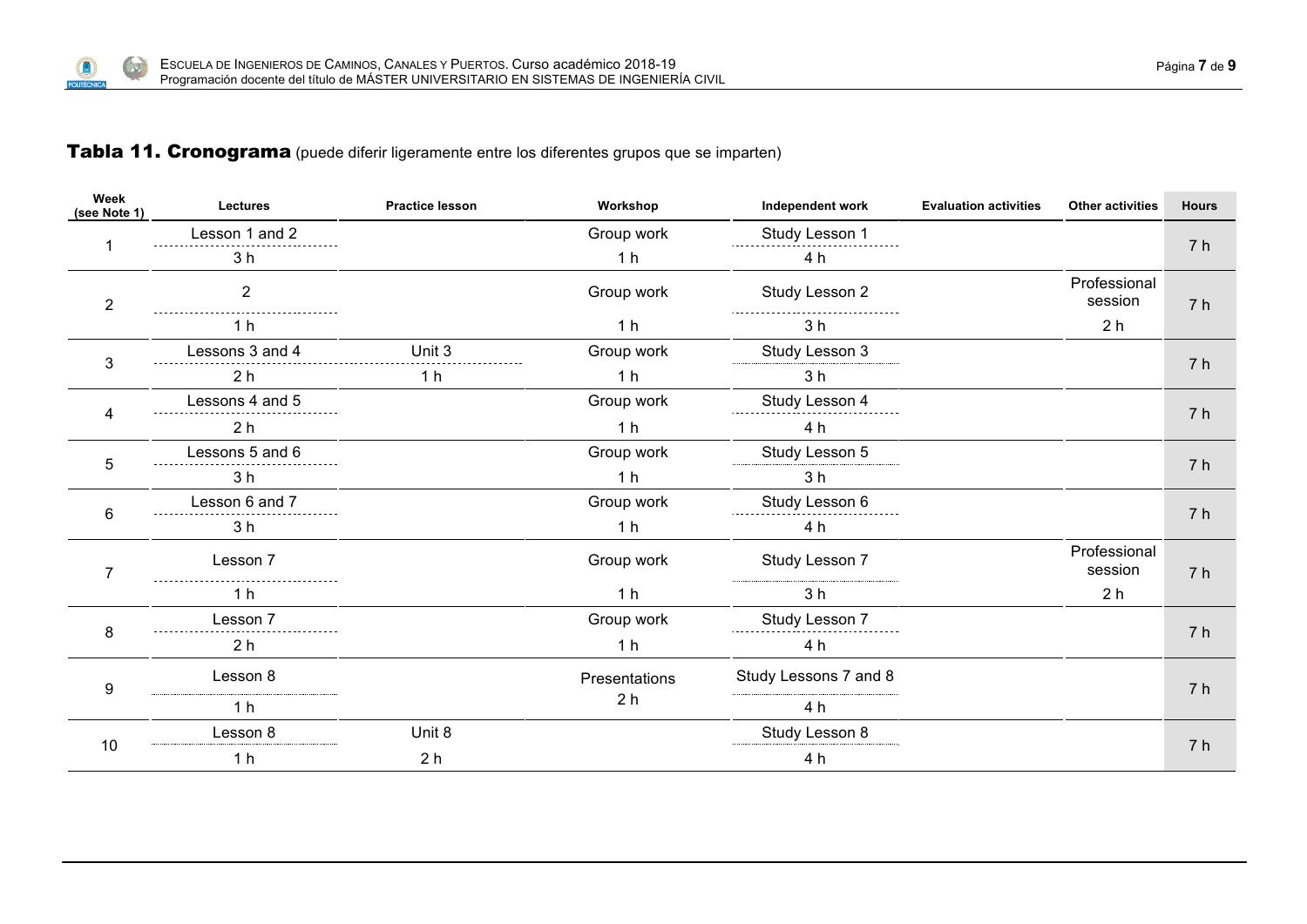

.

| Week<br>(see Note 1) | Lectures       | <b>Practice lesson</b> | Workshop       | Independent work                                       | <b>Evaluation activities</b> | <b>Other activities</b> | <b>Hours</b>    |
|----------------------|----------------|------------------------|----------------|--------------------------------------------------------|------------------------------|-------------------------|-----------------|
| 11                   | Lesson 9       | Unit 9                 |                | Study Lesson 9                                         |                              |                         | 7 h             |
|                      | 2 <sub>h</sub> | 1 h                    |                | 4 h                                                    |                              |                         |                 |
| 12                   | Lesson 9       | Unit 9                 |                | Study Lesson 9                                         |                              |                         | 7 h             |
|                      | 1 h            | 2 h                    |                | 4 h                                                    |                              |                         |                 |
| 13                   | Lesson 10      |                        |                | Study Lesson 10                                        |                              | Professional<br>session | 7 h             |
|                      | 1 h            |                        |                | 4 h                                                    |                              | 2 <sub>h</sub>          |                 |
| 14                   | Lesson 10      |                        |                | Study Lesson 10                                        |                              | Professional<br>session | 7 h             |
|                      | 1 h            |                        |                | 4 h                                                    |                              | 2 <sub>h</sub>          |                 |
| 15                   | Lesson 11      |                        |                | Independent study and<br>preparation for final<br>exam |                              | Professional<br>session | 7 h             |
|                      | 1 h            |                        |                | 4 h                                                    |                              | 2 <sub>h</sub>          |                 |
| To the<br>exam       |                |                        |                | Independent study and<br>preparation for final<br>exam | Final exam                   |                         | 10 <sub>h</sub> |
|                      |                |                        |                | 6 h                                                    | 4 h                          |                         |                 |
| <b>Hours</b>         | 24h            | 6 h                    | 9 <sub>h</sub> | 62 h                                                   | 4 h                          | 10h                     | 115h            |

**NOTE 1.** Precise dates are shown in the academic calendar.